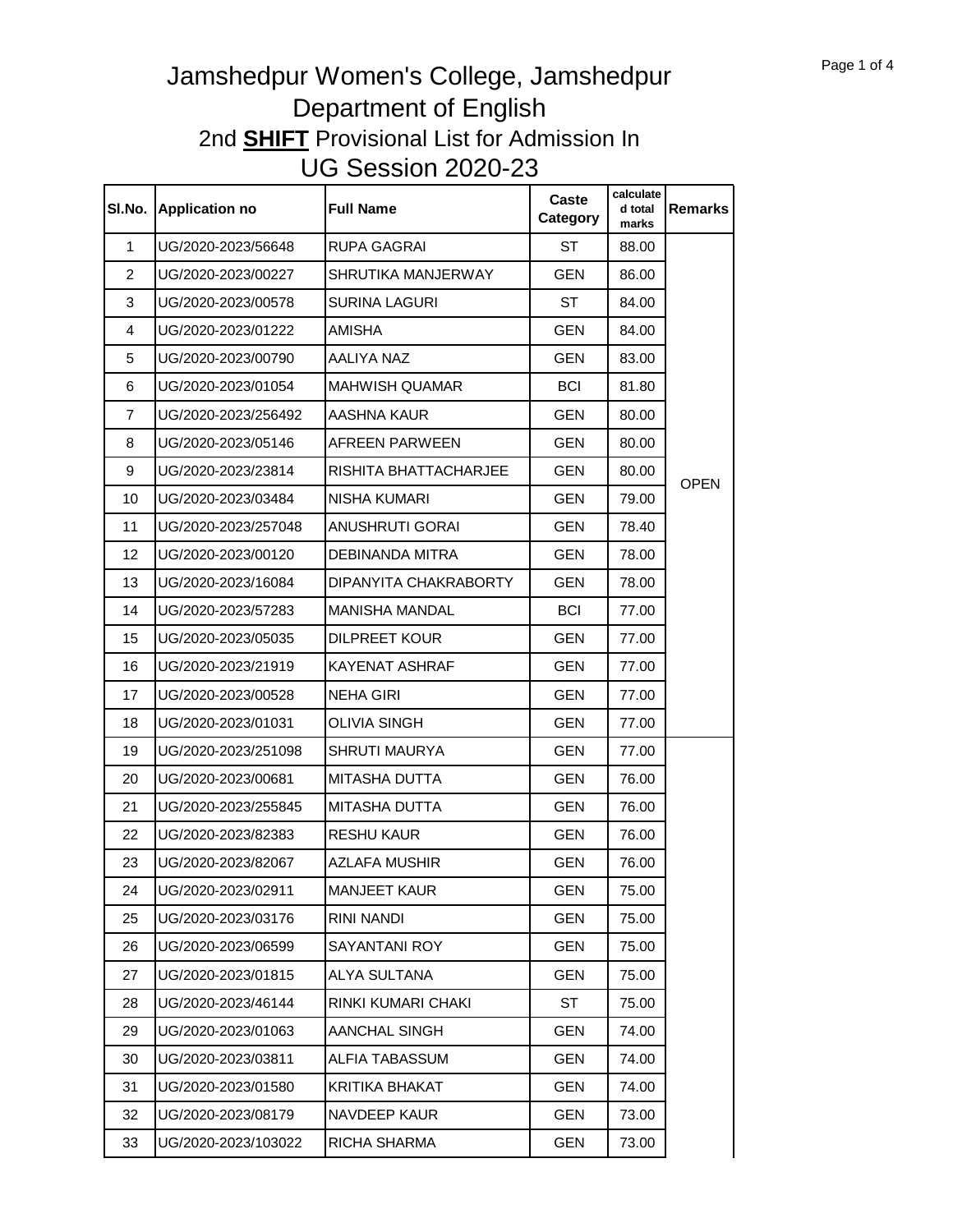| SI.No. | <b>Application no</b> | <b>Full Name</b>       | Caste<br>Category | calculate<br>d total<br>marks | <b>Remarks</b> |
|--------|-----------------------|------------------------|-------------------|-------------------------------|----------------|
| 34     | UG/2020-2023/02285    | <b>NANCY SONI</b>      | <b>GEN</b>        | 73.00                         |                |
| 35     | UG/2020-2023/00610    | <b>MANISHA MAHTO</b>   | <b>BCI</b>        | 73.00                         |                |
| 36     | UG/2020-2023/02217    | <b>BHAWANI MAHATO</b>  | <b>BCI</b>        | 73.00                         |                |
| 37     | UG/2020-2023/103815   | SANIYA SHAHID          | <b>GEN</b>        | 73.00                         |                |
| 38     | UG/2020-2023/00111    | <b>RIYA PRAJAPATI</b>  | <b>GEN</b>        | 72.00                         | <b>KOLHAN</b>  |
| 39     | UG/2020-2023/11056    | PUNAM KUMARI           | <b>GEN</b>        | 72.00                         | <b>REGION</b>  |
| 40     | UG/2020-2023/08535    | <b>SWETA</b>           | <b>GEN</b>        | 72.00                         |                |
| 41     | UG/2020-2023/00743    | <b>DOLLY MAHTO</b>     | <b>BCI</b>        | 72.00                         |                |
| 42     | UG/2020-2023/02590    | <b>ANANDITA MAHTO</b>  | <b>BCI</b>        | 72.00                         |                |
| 43     | UG/2020-2023/03916    | <b>SHAHEEN QAMAR</b>   | <b>GEN</b>        | 72.00                         |                |
| 44     | UG/2020-2023/93246    | <b>BISHAKHA PANI</b>   | <b>GEN</b>        | 72.00                         |                |
| 45     | UG/2020-2023/08493    | <b>MILY MAHATO</b>     | <b>BCI</b>        | 72.00                         |                |
| 46     | UG/2020-2023/254542   | SONICA SIGAR           | ST                | 72.00                         |                |
| 47     | UG/2020-2023/04744    | <b>BHAWANI MAHTO</b>   | <b>BCI</b>        | 71.00                         |                |
| 48     | UG/2020-2023/250428   | POOJA MURMU            | ST                | 71.00                         |                |
| 49     | UG/2020-2023/119064   | <b>TRISHITA MAHATO</b> | <b>BCI</b>        | 70.40                         |                |
| 50     | UG/2020-2023/258353   | <b>NISHA BOIPAI</b>    | ST                | 70.00                         |                |
| 51     | UG/2020-2023/256879   | SUNANDA KUDADA         | <b>ST</b>         | 70.00                         |                |
| 52     | UG/2020-2023/10446    | <b>MAMPI MANDAL</b>    | <b>BCI</b>        | 70.00                         |                |
| 53     | UG/2020-2023/12967    | <b>ISHIKA</b>          | <b>GEN</b>        | 70.00                         |                |
| 54     | UG/2020-2023/00148    | <b>ANITA BHAKAT</b>    | <b>BCI</b>        | 70.00                         |                |
| 55     | UG/2020-2023/01799    | RAFIA MUMTAZ           | <b>GEN</b>        | 70.00                         |                |
| 56     | UG/2020-2023/02301    | SHIKHA MAHATO          | <b>BCI</b>        | 70.00                         |                |
| 57     | UG/2020-2023/03439    | NIKITA KUMARI          | <b>GEN</b>        | 70.00                         |                |
| 58     | UG/2020-2023/01288    | RASHI AGARWAL          | <b>GEN</b>        | 69.00                         |                |
| 59     | UG/2020-2023/257275   | AUGASTY DEOGAM         | ST                | 63.00                         |                |
| 60     | UG/2020-2023/07184    | <b>MANSI SOREN</b>     | ST                | 63.00                         |                |
| 61     | UG/2020-2023/01611    | <b>RUKMANI SARDAR</b>  | ST                | 62.00                         |                |
| 62     | UG/2020-2023/02933    | RAGHUNATH MAJHI        | ST                | 60.00                         |                |
| 63     | UG/2020-2023/00378    | <b>MOUSAMI ORAON</b>   | ST                | 53.00                         |                |
| 64     | UG/2020-2023/00542    | <b>TULSI GODSORA</b>   | ST                | 52.00                         | ST             |
| 65     | UG/2020-2023/77346    | PARIMA BURIULY         | ST                | 52.00                         |                |
| 66     | UG/2020-2023/01044    | SALGE MURMU            | ST                | 50.00                         |                |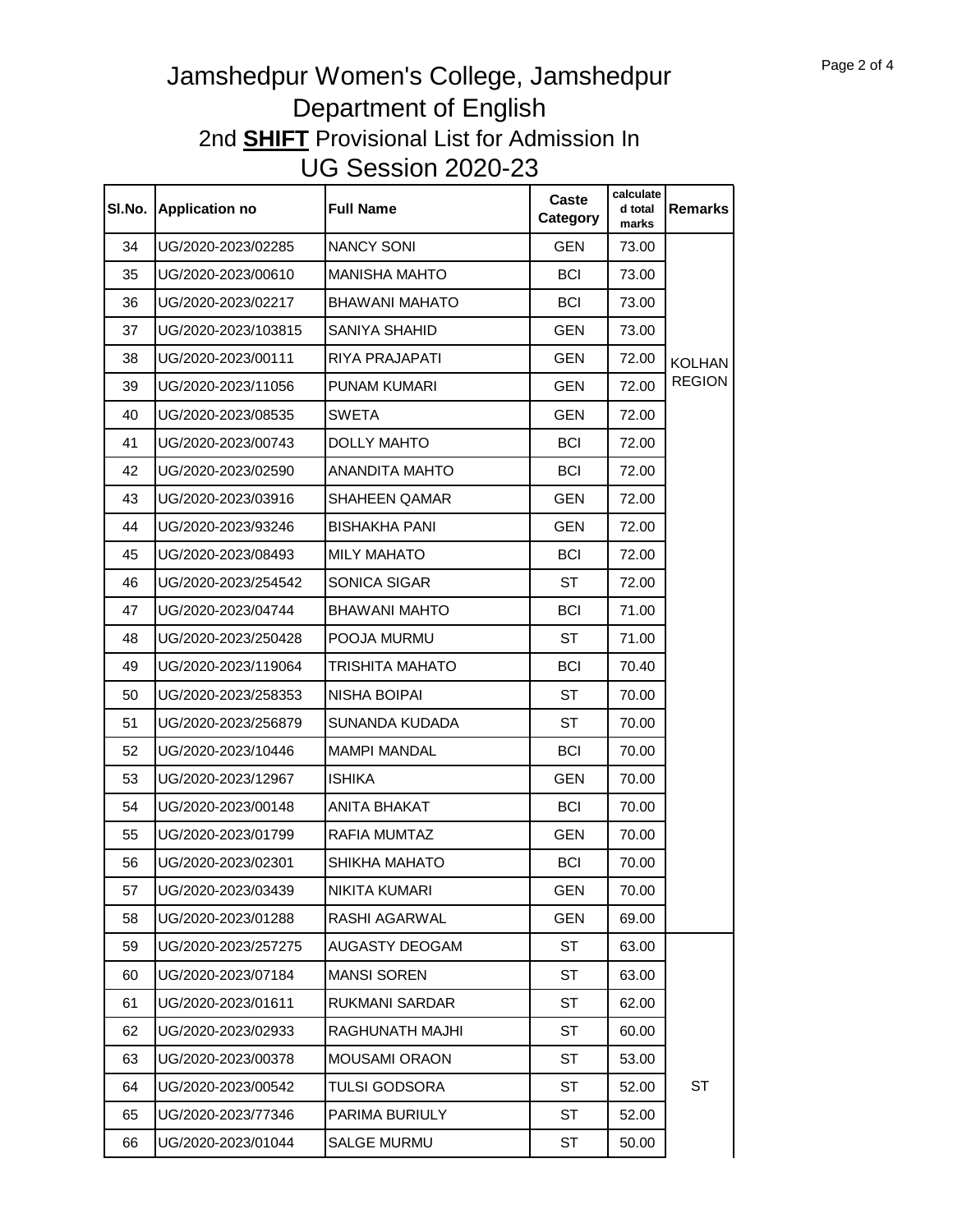| SI.No. | <b>Application no</b> | <b>Full Name</b>        | Caste<br><b>Category</b> | calculate<br>d total<br>marks | <b>Remarks</b>  |
|--------|-----------------------|-------------------------|--------------------------|-------------------------------|-----------------|
| 67     | UG/2020-2023/01371    | NEHA STUTI HEMROM       | ST                       | 49.00                         |                 |
| 68     | UG/2020-2023/00675    | <b>DHANI HEMBRAM</b>    | ST                       | 45.00                         |                 |
| 69     | UG/2020-2023/08995    | <b>JYOTI JAMUDA</b>     | ST                       | 45.00                         |                 |
| 70     | UG/2020-2023/29130    | <b>MADHUMITA BEHRA</b>  | <b>SC</b>                | 60.00                         |                 |
| 71     | UG/2020-2023/260972   | <b>ANJU MUKHI</b>       | SC                       | 53.00                         | SC              |
| 72     | UG/2020-2023/07757    | <b>SONALI MAHATO</b>    | <b>BCI</b>               | 69.00                         |                 |
| 73     | UG/2020-2023/01084    | <b>SAINA NAAZ</b>       | <b>BCI</b>               | 68.40                         |                 |
| 74     | UG/2020-2023/35126    | KHUSHBOO KUMARI GOPE    | <b>BCI</b>               | 68.00                         |                 |
| 75     | UG/2020-2023/124811   | RITU GORAI              | <b>BCI</b>               | 68.00                         |                 |
| 76     | UG/2020-2023/03952    | NISHA KARJEE            | <b>BCI</b>               | 68.00                         |                 |
| 77     | UG/2020-2023/01079    | SELINA GOPE             | <b>BCI</b>               | 66.00                         | BC <sub>1</sub> |
| 78     | UG/2020-2023/02144    | PURNIMA MAHATO          | <b>BCI</b>               | 65.00                         |                 |
| 79     | UG/2020-2023/01526    | PUJA RANI MAHATO        | <b>BCI</b>               | 64.00                         |                 |
| 80     | UG/2020-2023/77974    | SUCHITRA KUMARI MAHTO   | <b>BCI</b>               | 63.00                         |                 |
| 81     | UG/2020-2023/02205    | ANSHU PRASAD            | <b>BCI</b>               | 62.00                         |                 |
| 82     | UG/2020-2023/250444   | <b>SWATI BHARTI</b>     | <b>BCII</b>              | 69.00                         |                 |
| 83     | UG/2020-2023/02339    | SMRITI DEY              | <b>BCII</b>              | 61.00                         |                 |
| 84     | UG/2020-2023/00842    | <b>PRIYA SINGH</b>      | <b>BCII</b>              | 56.00                         |                 |
| 85     | UG/2020-2023/00507    | <b>BEAUTY KUMARI</b>    | <b>BCII</b>              | 56.00                         | BC <sub>2</sub> |
| 86     | UG/2020-2023/118354   | <b>RIYA GHOSH</b>       | <b>BCII</b>              | 53.00                         |                 |
| 87     | UG/2020-2023/06289    | <b>MADHU YAMINI</b>     | <b>BCII</b>              | 50.40                         |                 |
| 88     | UG/2020-2023/34523    | <b>DOLY MAHATO</b>      | <b>BCII</b>              | 49.00                         |                 |
| 89     | UG/2020-2023/11204    | VEEDHISHA SHARMA        | <b>BCI</b>               | 60.00                         |                 |
| 90     | UG/2020-2023/04285    | <b>ASHIYANA PARWEEN</b> | <b>BCI</b>               | 60.00                         |                 |
| 91     | UG/2020-2023/08809    | PAPIYA MANDAL           | <b>BCI</b>               | 60.00                         |                 |
| 92     | UG/2020-2023/12179    | SIMRAN KUMARI PANDIT    | <b>BCI</b>               | 60.00                         |                 |
| 93     | UG/2020-2023/12993    | SHEELA MAHATO           | <b>BCI</b>               | 60.00                         |                 |
| 94     | UG/2020-2023/30309    | SAIMA NOOSRAT           | <b>BCI</b>               | 60.00                         |                 |
| 95     | UG/2020-2023/04117    | <b>ANJALI KUMARI</b>    | <b>BCI</b>               | 58.00                         |                 |
| 96     | UG/2020-2023/05120    | <b>MEGHA GUPTA</b>      | <b>BCI</b>               | 57.00                         | Against         |
| 97     | UG/2020-2023/06576    | SHRUTI SAJAL MAHATO     | <b>BCI</b>               | 55.00                         | ST Seat         |
| 98     | UG/2020-2023/12150    | SUCHITRA MANDAL         | <b>BCI</b>               | 53.00                         |                 |
| 99     | UG/2020-2023/01070    | <b>GANGA MAHATO</b>     | <b>BCI</b>               | 53.00                         |                 |